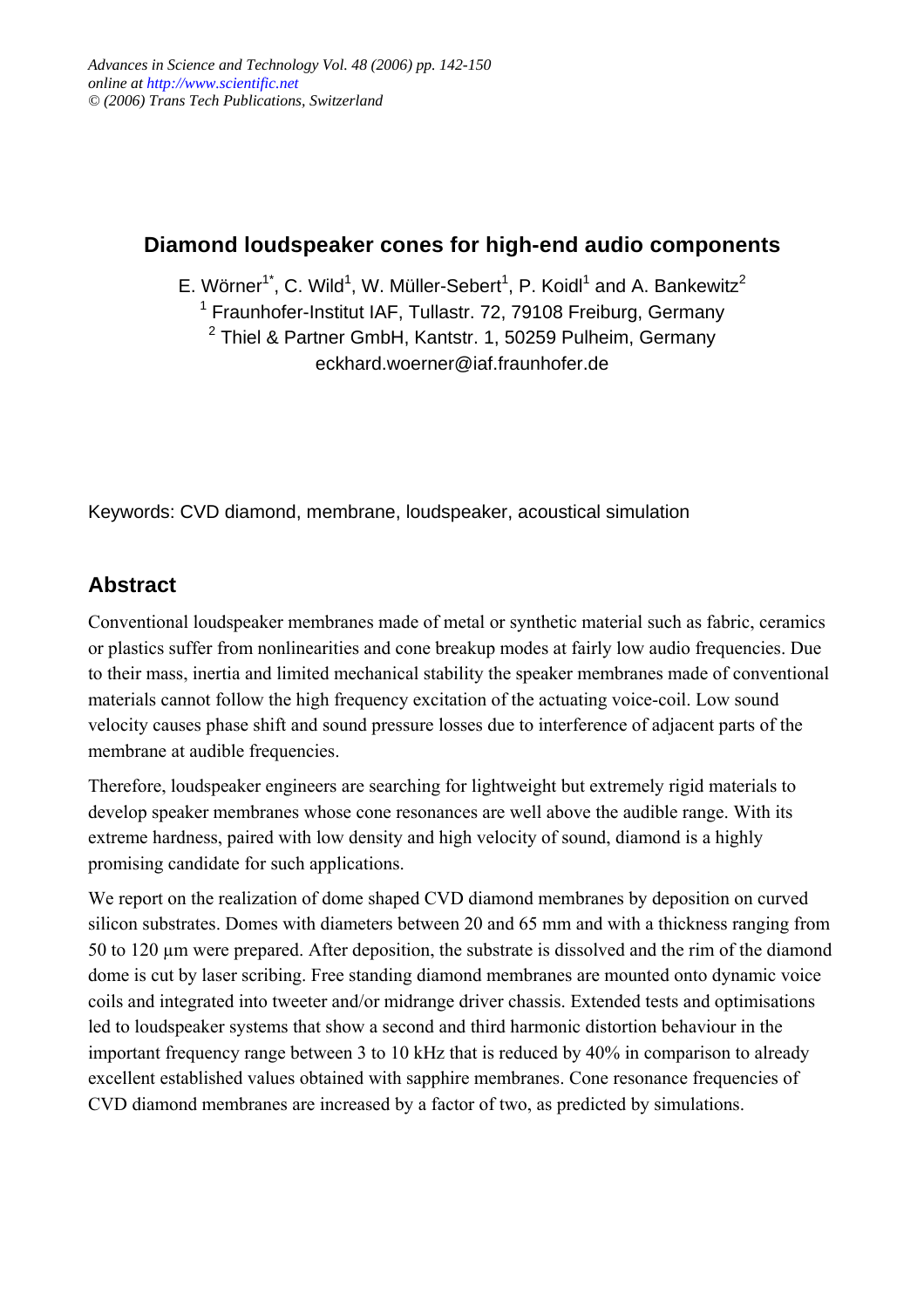### **Introduction**

Diamond membranes – in theory – have always been the dream of loudspeaker engineers since the mechanical properties of diamond are close to those of an ideal hypothetic material which would have an infinite Young's Modulus and  $-$  at the same time  $-$  a vanishing density. However, since nature doesn't offer diamond in the shape of membranes and the *High Pressure High Temperature* synthesis only provides small crystallites, acoustic engineers were compelled to use ordinary materials like aluminium or sapphire for high end tweeters.

With the development of CVD technologies to produce large area diamond discs with properties matching those of the best natural diamonds [1,2] and molding techniques to deposit CVD diamond on preshaped substrates [3,4,5], diamond domes for loudspeaker applications became feasible. After early suggestions by Sumitomo [6] no further development was done until in 1999 when Fraunhofer IAF and Thiel & Partner GmbH, an audio equipment manufacturer specialized in hard material loudspeaker membranes, entered a cooperation aiming to develop a novel high frequency tweeter with a diamond membrane. This cooperation succeeded in launching its first commercial tweeter system in the year 2000. Nowadays leading audio system manufacturers such as Avalon Acoustics (USA), Lumen White (Austria), Mårten Design (Sweden) and Kharma (Netherlands) are using these tweeters for their high end loudspeaker systems

In this paper we describe the deposition and machining of a diamond membrane, its mounting on a voice-coil and its integration into tweeter chassis. We will assess the mechanical and acoustical properties of these systems by FEM simulations and compare their result with sound pressure measurements. Finally we will discuss the effect of frequencies above the audible range (>20 kHz) on the auditor.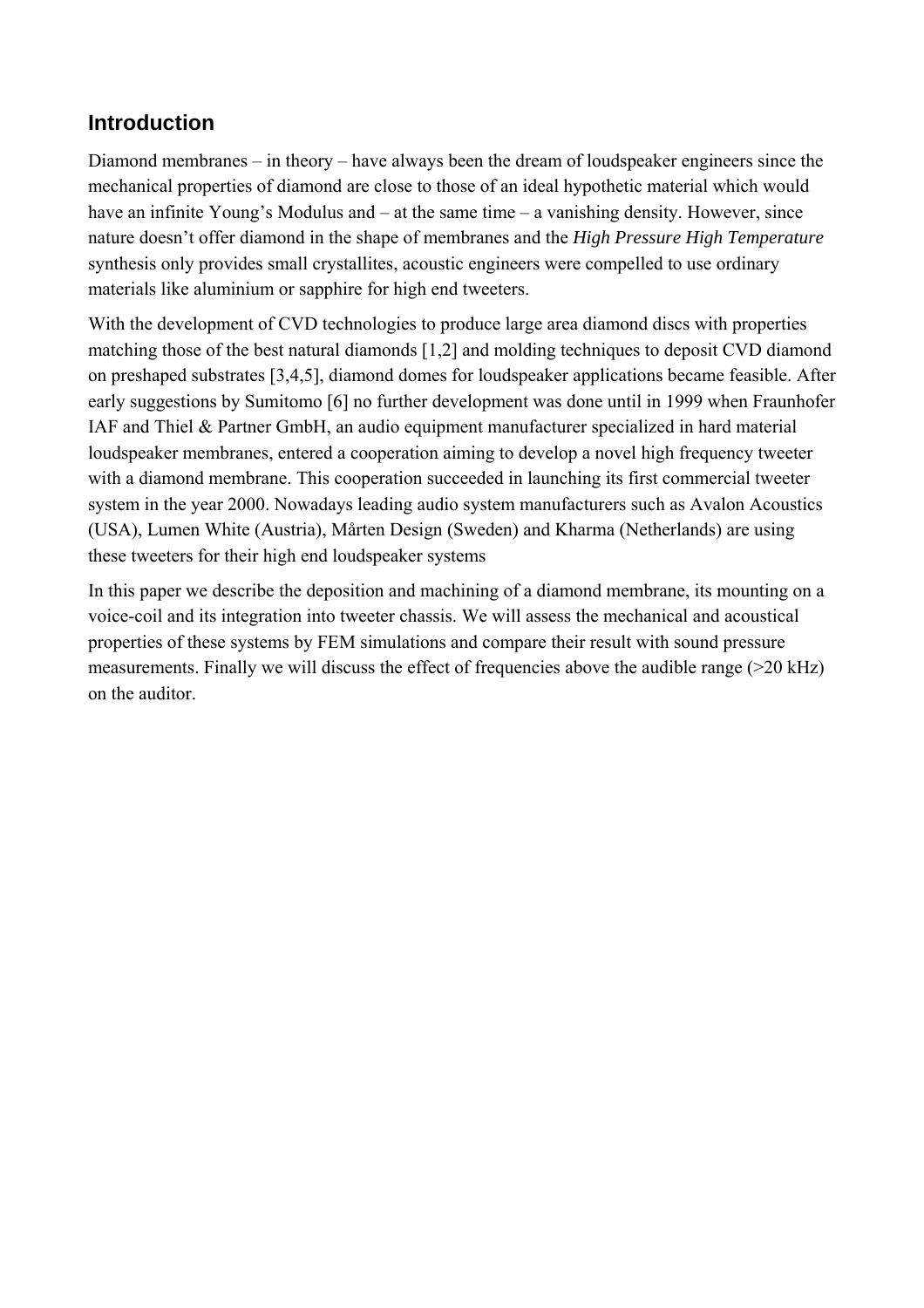### **Preparation of CVD diamond tweeter membranes**

To prepare dome shaped diamond membranes, polycrystalline CVD diamond is deposited onto preshaped substrates. The possibility to make three dimensional diamond devices by simply replicating a substrate has been used by a number of scientists to create for example anti reflection structures by the moth eye effect [4] or optical diamond lenses e.g. for  $CO<sub>2</sub>$ -laser surgery [3]. For these kinds of applications generally silicon is used as a substrate since it is easy to machine and polish, it enables the nucleation of diamond and is easily dissolved in acid after diamond deposition. Figure 1 illustrates the processing steps to prepare dome shaped CVD diamond membranes.



Fig.1: Processing steps to prepare dome shaped CVD diamond tweeter membranes. a) preshaped silicon substrate. b) substrate after deposition of CVD diamond. c) diamond dome after separation from the substrate. d) laser cutting of diamond dome. e) diamond membrane assembled with surround and voice coil former.

For growing thick free standing CVD diamond, a microwave plasma CVD reactor with ellipsoidal cavity [7] that provides stable deposition conditions is used. As standard growth conditions we use a microwave power of 6 kW at a frequency of 2.45 GHz, a substrate temperature between 700 and 900°C and a pressure ranging from 100 to 200 mbar. The feed gas is 1-2% methane in hydrogen. After CVD diamond deposition (Fig.1b) the silicon substrate is dissolved in acid (Fig.1c) and the rim of the now free standing membrane cut using a Nd:YAG laser scriber (Fig.1d). As a last step the completely machined membrane (Fig.1e) is mounted onto a voice-coil, fixed with a surround and integrated into a tweeter and/or midrange loudspeaker driver chassis (Fig.2).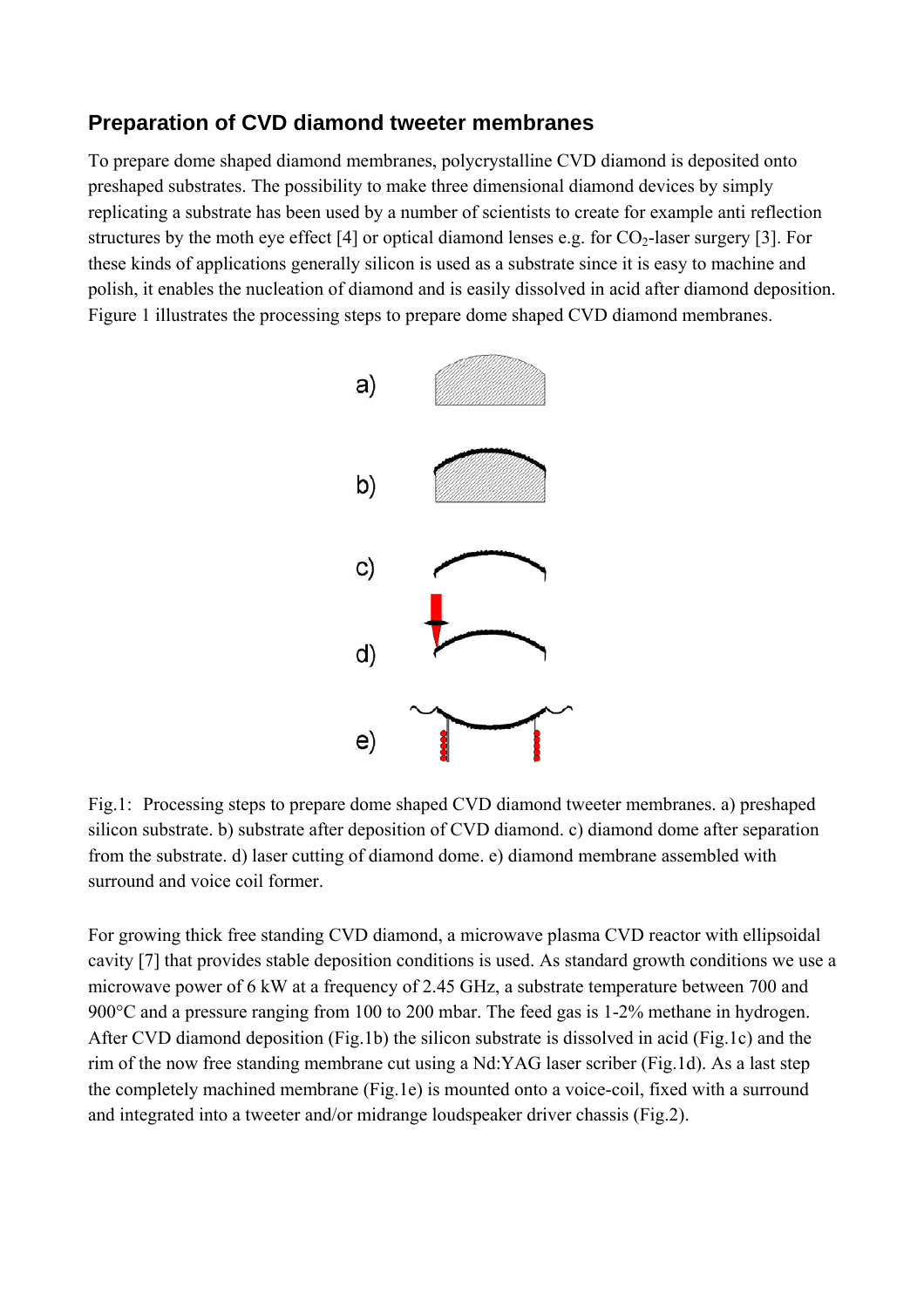

Fig.2: Free standing dome shaped CVD diamond membranes (front) and a D20-tweeter from Thiel & Partner equipped with a CVD diamond membrane.

#### **Mechanical and acoustic properties of diamond tweeters**

To describe the acoustic properties of loudspeakers, a commercial finite element modeling program *(Finecone)* that calculates amplitude response and impedance in radial symmetry was used. As a matter of fact, there are also non axial-symmetric modes present, but since these are higher in frequency than the cone breakup (i.e. the first and dominant natural oscillation of the membrane voice coil configuration), these do not play a dominant role and therefore we do not want to go in further detail here. As a first approach and to check the reliability of these simulations, the resonance frequencies  $f_n$  of a flat membrane that are given analytically by [8]:

$$
f_n = \frac{k_n}{2\pi} \sqrt{\frac{Et^3}{12\rho r^4 (1 - v^2)}}
$$
 (1)

were calculated.

In equation (1) *r* is the radius and *t* the thickness of the membrane, *E* its *Young's Modulus*, ν its *Poisson's Ratio* and  $\rho$  its density.  $k_n$  is the constant for the  $n^{th}$  natural oscillation ( $k_l$  = 10.2,  $k_2$  = 21.3,  $k_3$  = 34.9, ...). According to equation (1) the natural frequencies are proportional to the square root of  $E/\rho$ , i.e. a good membrane should be stiff and light. For a flat 60  $\mu$ m thick diamond membrane 20 mm in diameter with  $E = 1140$  GPa,  $v = 0.1$  and  $\rho = 3.51$  g/cm<sup>3</sup>, the first natural frequency occurs according to (1) at a frequency of as low as 5.09 kHz. For a simple rim-supported membrane the simulated result equals exactly the one analytically postulated. A real tweeter membrane however is not free standing but attached to a voice-coil former and clamped to a centralizing surround, both adding mass and increased damping to the whole structure. A cross section of a typical configuration used for simulations with *Finecone* is shown in figure 3.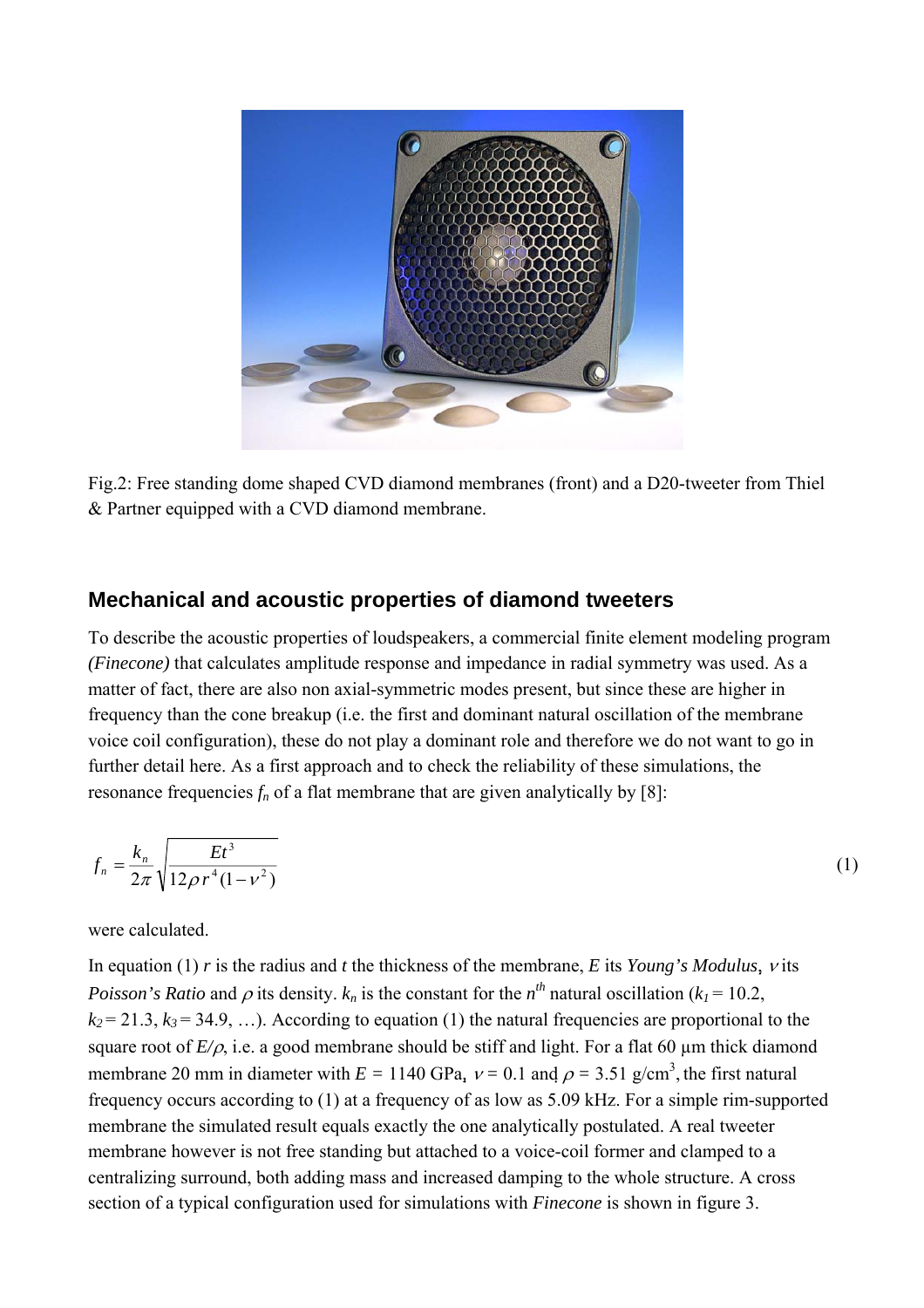

Fig.3: Cross section through a tweeter membrane attached to a former (green) on top of an actuating voice-coil (red) and clamped to a surround (blue).

For the fixed membrane, the cone breakup occurs at a lower frequency, basically due to the fact that combined oscillations of former and dome are lower in frequency than oscillations of the isolated dome itself. Besides the material of the membrane, also its geometry and the properties of the attached surround and voice coil former play a crucial role for its overall performance. The sag height of the membrane has a very strong influence on the sound pressure level (SPL). Figure 4 displays the frequency dependence of the calculated SPL for diamond tweeter membranes fixed as shown in figure 3 for various sag heights.



Fig.4: Sound pressure level (SPL) in a distance of 1m vs. frequency for a 20 mm diamond membrane with increasing sag height ranging from a flat membrane to a membrane with a sag height of 4 mm.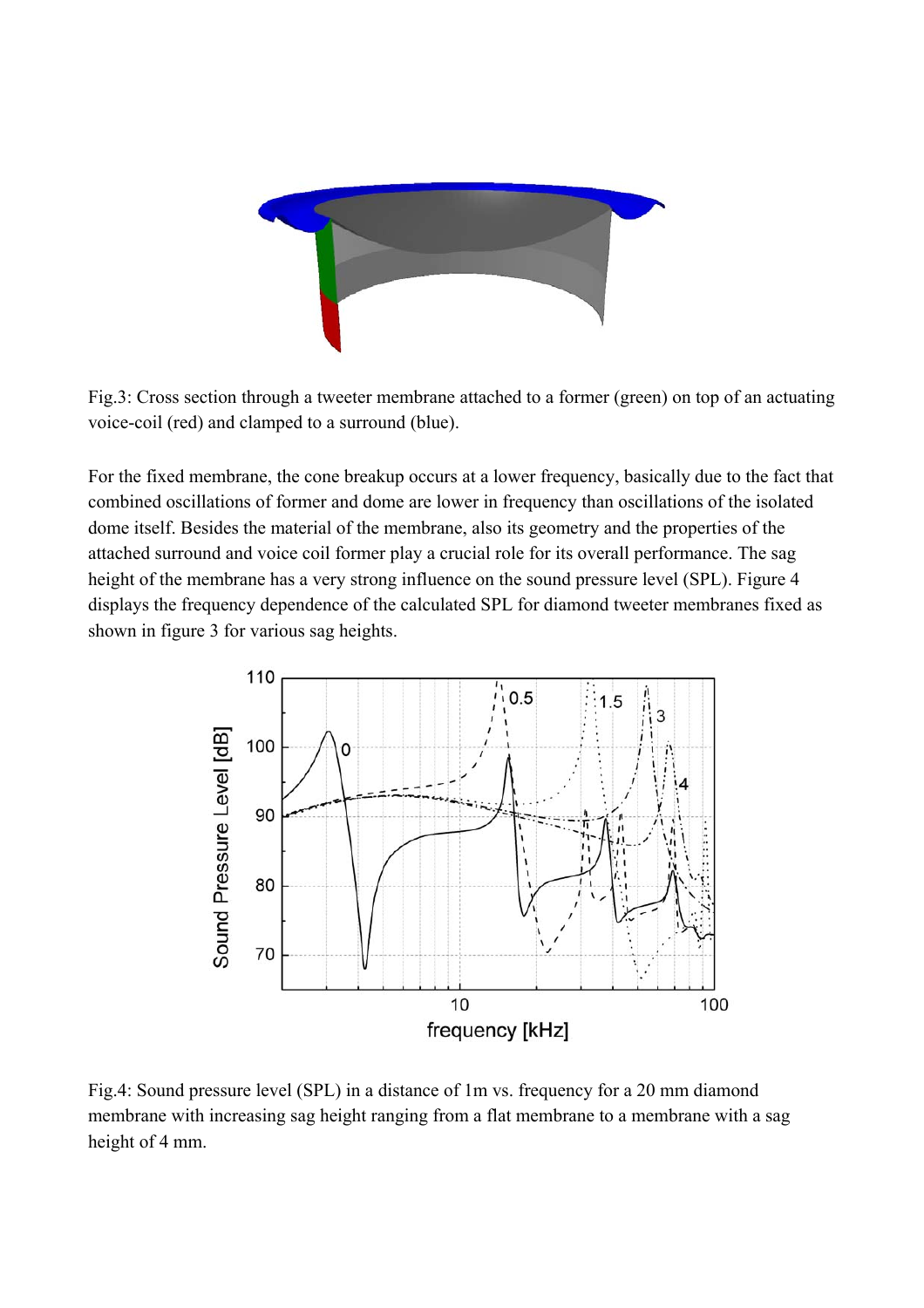Although flat membranes would be highly desirable in terms of vanishing *phase loss* (see below) figure 4 clearly states that the sag height has a strong influence on cone breakup frequencies and high frequency SPL. A comparatively moderate sag height of 0.5 mm increases the frequency of the first cone breakup almost by a factor of 5 from 3 kHz to 14 kHz with further increase to almost 70 kHz given a sag height of 4 mm. Inversely proportional to the sag height appears the high frequency SPL and the peak energy of the cone breakup, suggesting an optimum of 3.0 to 3.5 mm sag height. Cone breakup modes are always associated with a significant increase in harmonic and non-linear distortion, also with undesired lobing of sound pressure. In terms of sonic quality therefore cone breakup modes should be pushed as far away as possible from the audible range to avoid any kind of subharmonic interference.

The membrane thickness has a moderate influence on the SPL, the thicker and thereby stiffer the membrane, the higher the cone breakup, which is desirable. However for a thicker and heavier membrane the total SPL is reduced; an optimum can be found for the D20-tweeter in between 50 and 60 µm. Figure 5 compares the SPL of an aluminium, a diamond and a infinitely stiff dome  $(\emptyset: 20 \text{ mm}, h = 3.5 \text{ mm})$  of the same mass. Surprisingly at first sight is the fact that the infinitely stiff membrane shows a pronounced dip in the response around 90 kHz. This is a result of phase interferences or phase losses, i.e. for inverted dome shaped membranes matters that the sound generated at the centre of the membrane reaches the auditor later than the sound generated at the rim, thus enabling the sound waves to interfere and extinguish each other at certain frequencies. This effect is strongest if the competing regions have about the same area.



Fig.5: SPL vs. frequency for an aluminium, a diamond and an infinitely stiff membrane, all of the same mass.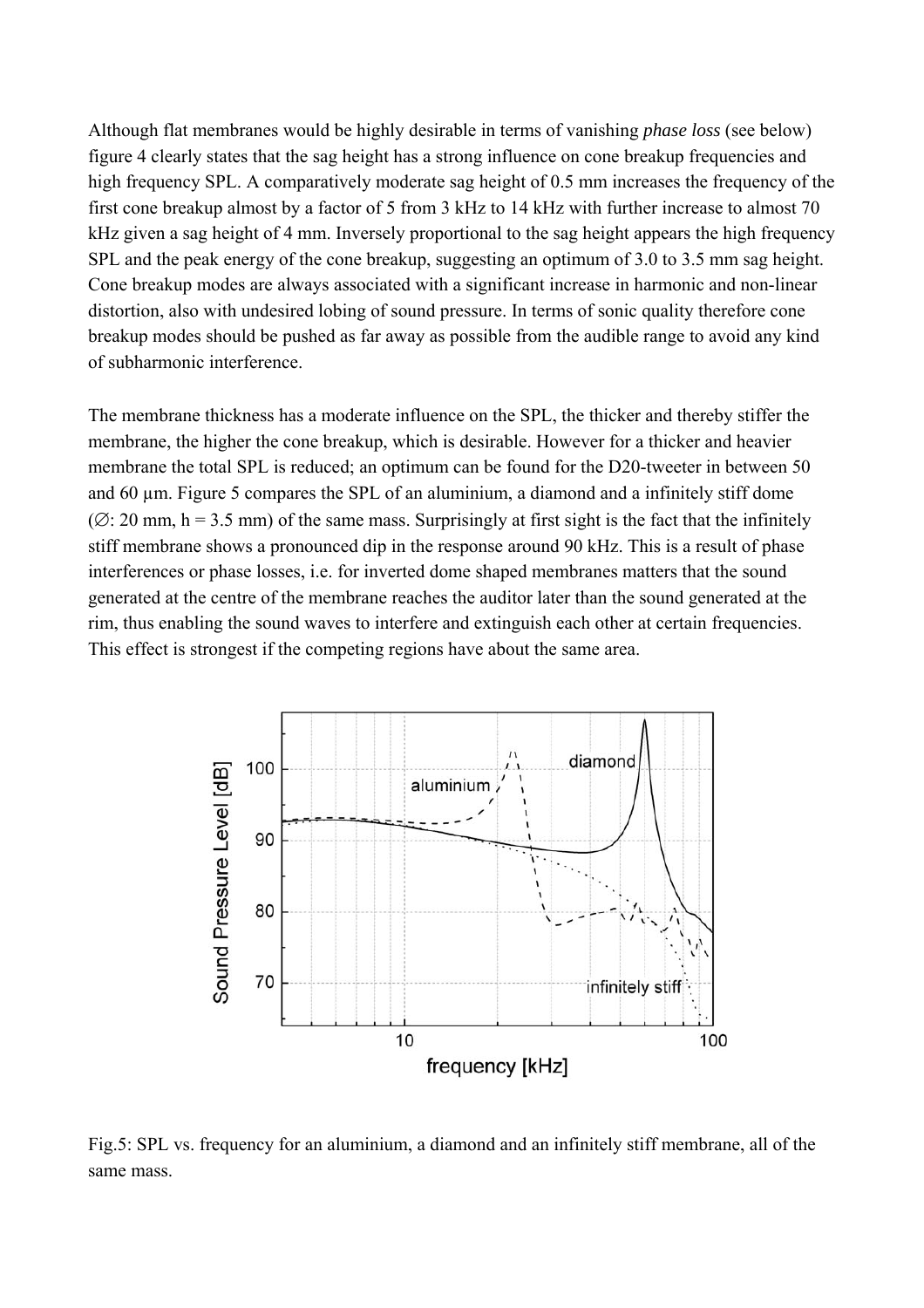In the case of diamond, the cone breakup at 60 kHz overrides phase losses and as a result prevents the sound pressure from decreasing. The aluminium dome suffers from cone breakup at a rather low frequency of 22 kHz although this is well above the audible range. We will discuss in the next section whether or not this has an influence on the auditor.

Figure 6 finally shows the measured sound pressure level and total harmonic distortion (THD) for D20-6 tweeter with a diamond membrane. As predicted by theory, the cone breakup occurs at a frequency of around 65 kHz.



Fig.6: Sound Pressure Level and Total Harmonic Distortion vs. frequency of a D20-6 tweeter, measured with B&K 4138 microphone in app. 10 cm of distance and R&S UPD Analyzer processing.

One of the most crucial features of the diamond membrane is the fact that the harmonic distortion is greatly reduced as can be seen from figure 6. In the most important range from 3 kHz to 10 kHz, the total harmonic distortion in general is below 0.1 % with the exception of occasional spikes. The mean smoothed value is near 0.07 %, a value we have not been able to achieve with even the best conventional tweeters. Common THD values of ordinary tweeters are one order of magnitude higher.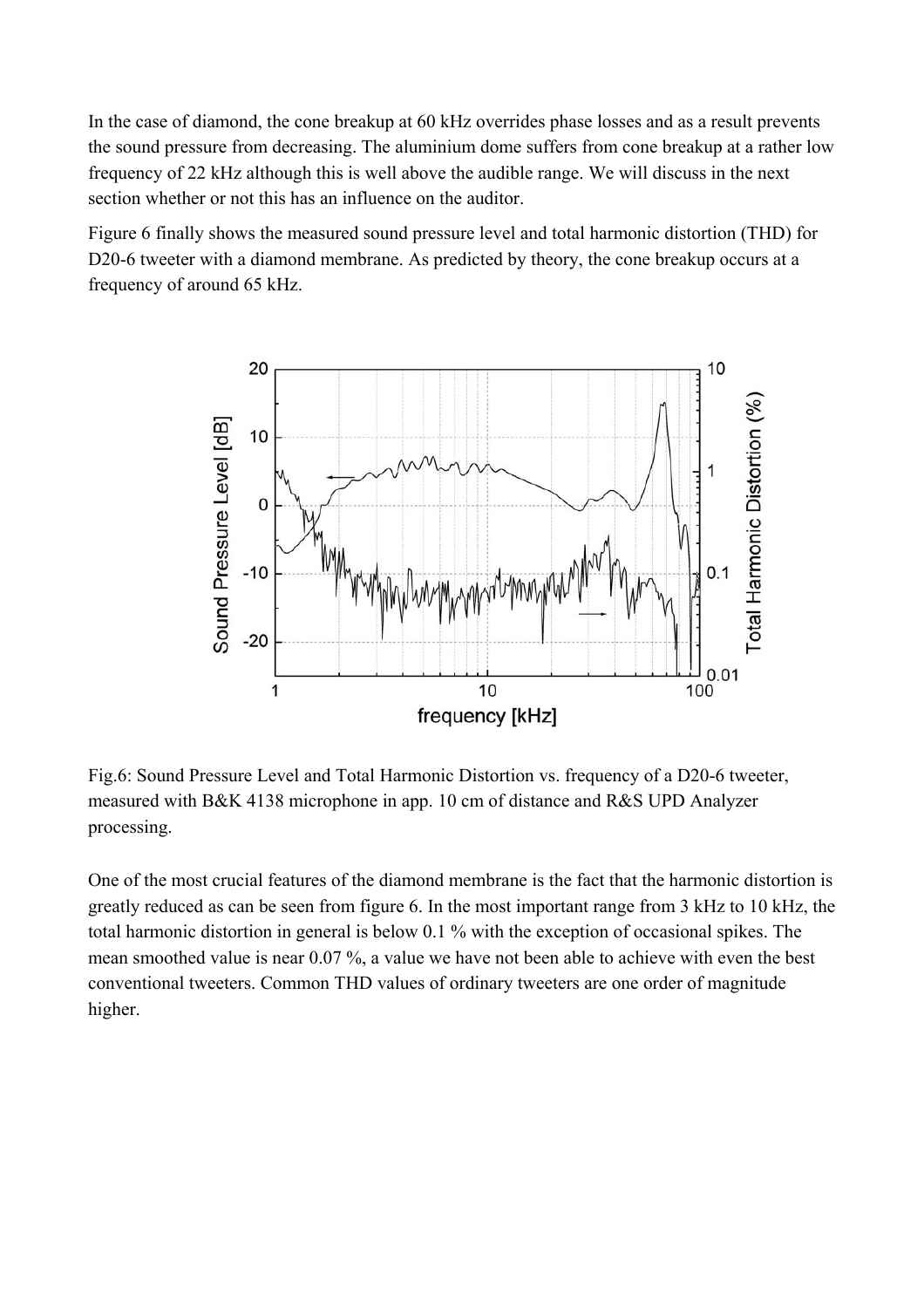Commercially available domes have sizes of 20 mm, 25 mm, 30 mm and 50 mm. Laboratory samples of 63 mm diameter have been produced. As expected, a similar picture as for the mentioned 20 mm domes appears with larger cones. Figure 7 shows measured and simulated SPLs of a 50 mm diamond and sapphire cone. In good agreement with the simulation, the cone breakup occurs for the diamond dome at about 30 kHz, almost one octave higher than for the sapphire cone of the same size. In addition the total harmonic distortion (THD) of a diamond cone is way better than with any kind of conventional membrane material, thus improving the sonic quality of mid frequencies.

Since the large diamond cone still has a bandwidth that reaches well above the audible range, it can be used as tweeter with a very low cross-over point. Frequencies as low as 400 Hz appear possible, thus coming closer to the ideal sound transducer: a single-point, time-coherent minimal-phase system covering the entire audio band.



Fig.7: Measured and simulated (20 dB offset) SPL vs. frequency for a diamond (solid) and a sapphire midrange driver (dashed), both 50 mm in diameter.